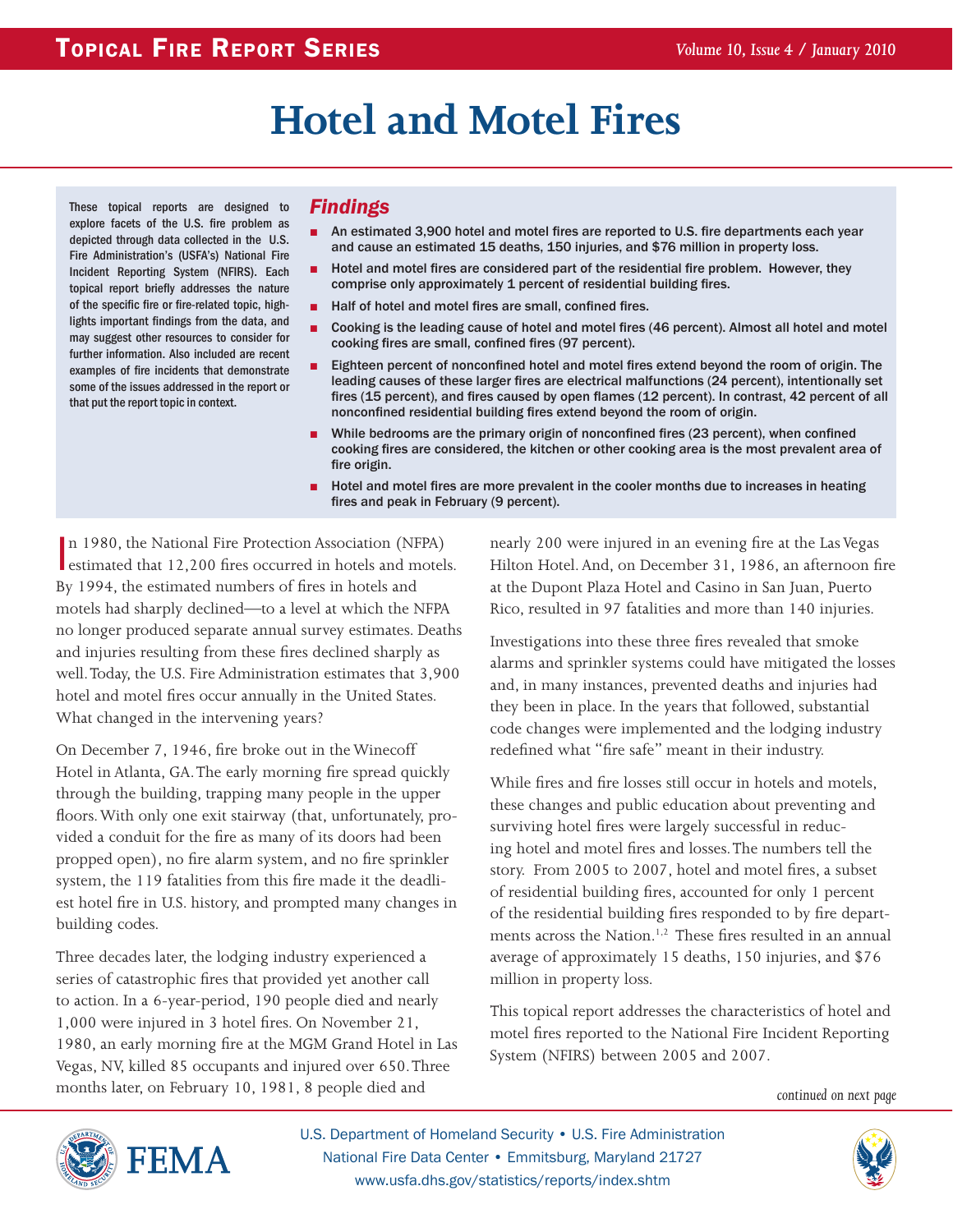# *Type of Fire*

Building fires consist of two major categories of incidents: fires that are confined to specific types of equipment or objects (confined fires) and those that are not (nonconfined fires). Confined building fires are small fire incidents that are limited in scope, confined to noncombustible containers, rarely result in serious injury or large content losses,

and are expected to have no significant accompanying property losses due to flame damage.<sup>3</sup> Hotel and motel fires are evenly divided between small confined fires and the larger nonconfined fires as shown in Table 1. Cooking fires are the predominate type of confined fire.

## **Table 1. Hotel and Motel Fires by Type of Incident (2005–2007)**

| <b>Incident Type</b>                                  | Percent |  |
|-------------------------------------------------------|---------|--|
| Nonconfined fires                                     | 50.2    |  |
| Confined fires                                        | 49.8    |  |
| Cooking fire, confined to container                   | 36.9    |  |
| Chimney or flue fire, confined to chimney or flue     | 2.1     |  |
| Incinerator overload or malfunction, fire confined    | 0.3     |  |
| Fuel burner/boiler malfunction, fire confined<br>2.2  |         |  |
| Commercial compactor fire, confined to rubbish<br>0.4 |         |  |
| Trash or rubbish fire, contained<br>8.0               |         |  |
| Total                                                 | 100.0   |  |

Source: NFIRS 5.0.

Note: Total may not add to 100 percent due to rounding.

#### *Loss Measures*

Table 2 presents losses, averaged over this 3-year-period, of reported residential building fires and hotel and motel fires.<sup>4</sup>

#### **Table 2. Loss Measures for Hotel and Motel Fires (3-year-average, 2005–2007)**

| <b>Measure</b>         | <b>Residential Building</b><br><b>Fires</b> | <b>Hotel and Motel Fires</b> | <b>Confined Hotel and Motel</b><br><b>Fires</b> | Nonconfined Hotel and<br><b>Motel Fires</b> |
|------------------------|---------------------------------------------|------------------------------|-------------------------------------------------|---------------------------------------------|
| Average Loss:          |                                             |                              |                                                 |                                             |
| Fatalities/1,000 fires | 5.4                                         | 2.5                          | 0.0                                             | 5.0                                         |
| Injuries/1,000 fires   | 28.1                                        | 31.7                         | 8.5                                             | 54.7                                        |
| Dollar loss/fire       | \$14,560                                    | \$16,190                     | \$150                                           | \$32,090                                    |

Source: NFIRS 5.0

Note: Average loss for fatalities and injuries is computed per 1,000 fires; average dollar loss is computed *per fire* and is rounded to the nearest \$10.

#### *When Hotel and Motel Fires Occur*

As shown in Figure 1, hotel and motel fires occur most frequently in the early evening hours, peaking from 6 p.m. to 9 p.m. They then decline throughout the night, reaching the lowest point during the morning hours (3 a.m. to 6 a.m.). Fire incidence rises, with an intermediate peak during breakfast hours, 8 a.m. to 9 a.m., tapering off slightly before an early afternoon intermediate peak between 2 p.m. and 3 p.m. The 3-hour-evening-period (6 p.m. to 9 p.m.) accounts for 17 percent of hotel and motel fires.<sup>5</sup>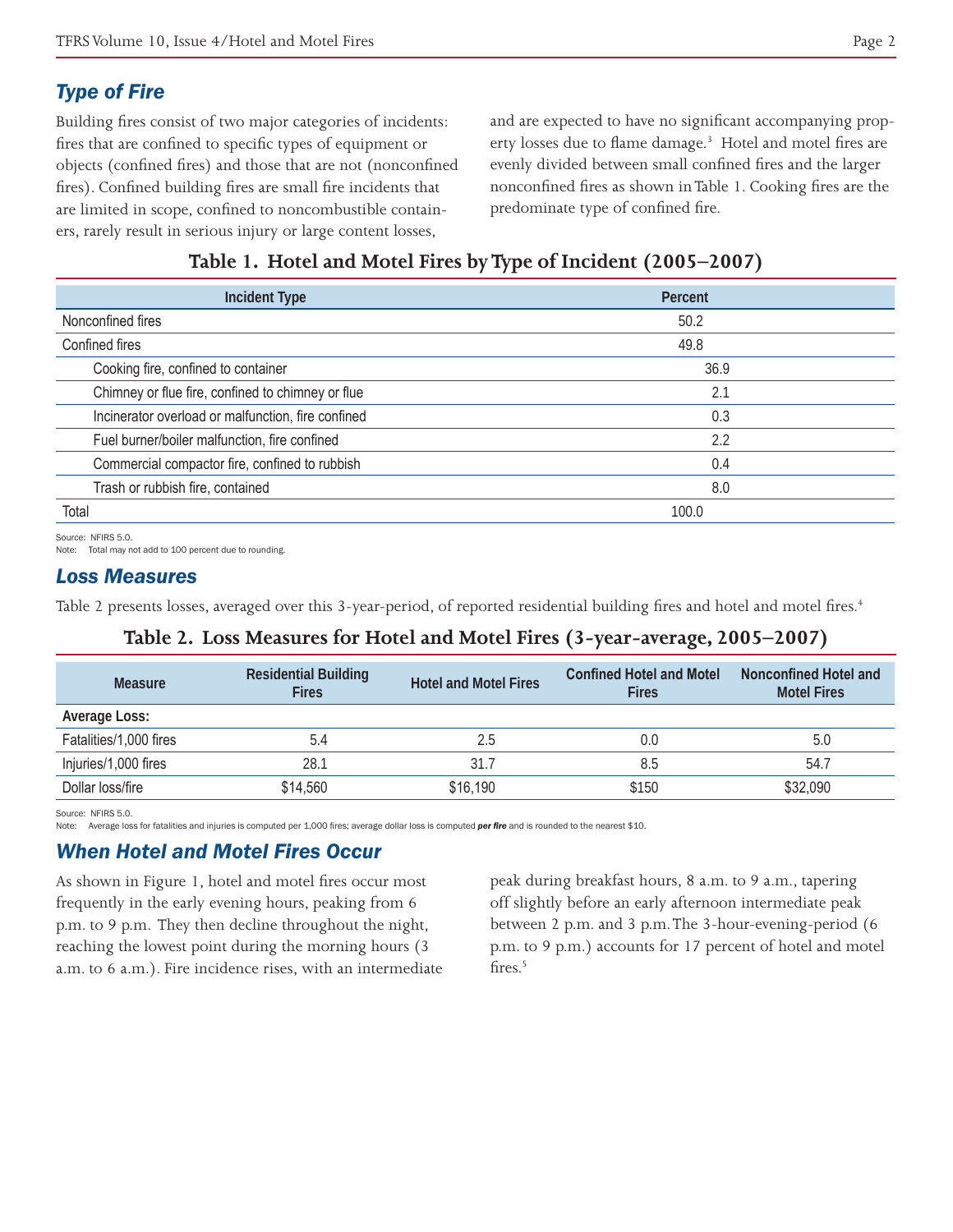



Source: NFIRS 5.0.

Figure 2 illustrates that hotel and motel fire incidence is slightly higher in the cooler months, peaking in February (9 percent). This slight increase is partially a result of increases

in heating fires. Fire incidence declines steadily, reaching the lowest incidence in September (7 percent).



## **Figure 2. Hotel and Motel Fires by Month (2005–2007)**

**Month of Year**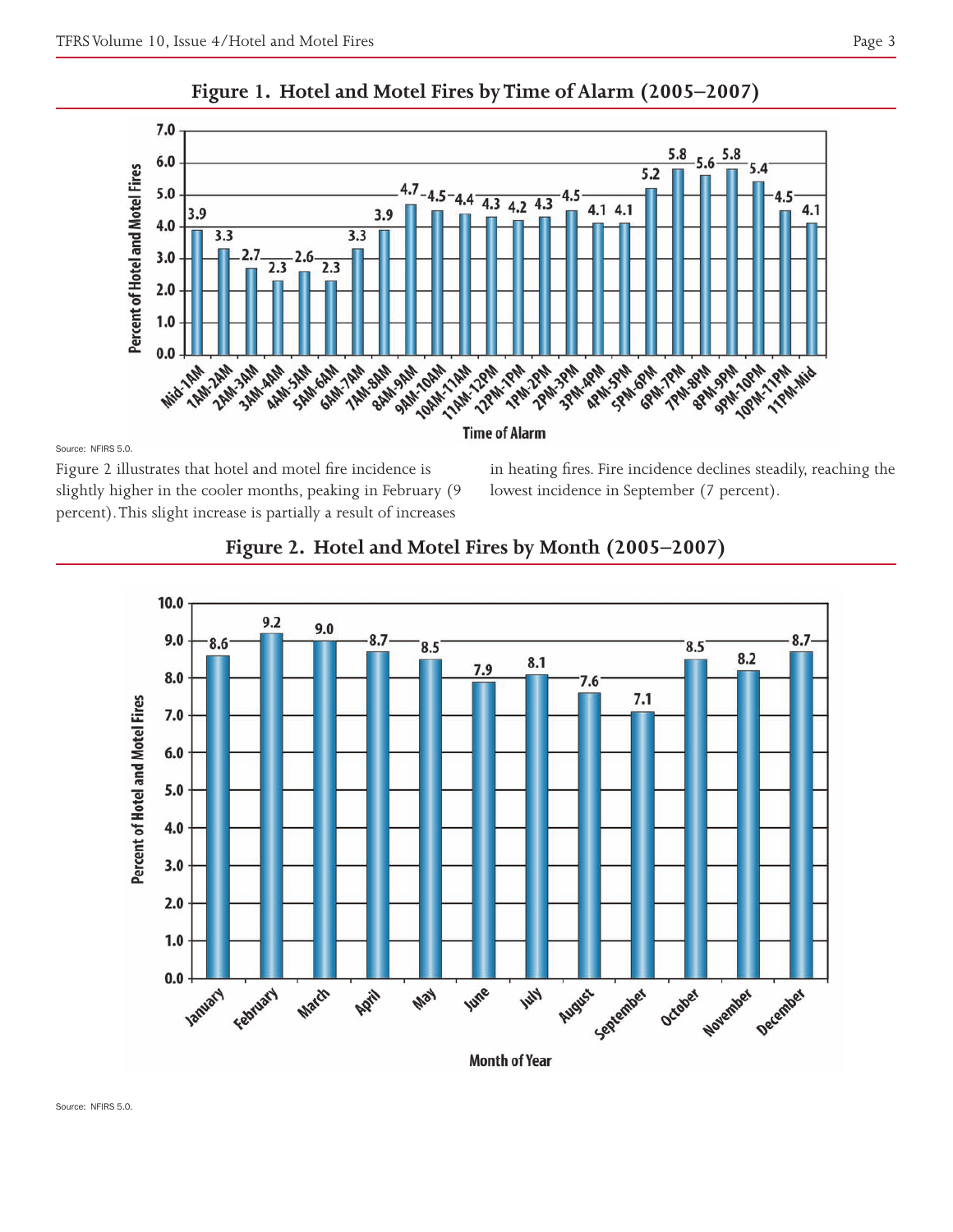#### *Causes of Hotel and Motel Fires*

Forty-six percent of all hotel and motel fires are cooking fires as shown in Table 3. Nearly all of these cooking fires (97 percent) are small, confined fires with limited damage. The next four causes combined account for 26 percent of

hotel and motel fires: fires caused by electrical malfunctions (7 percent), heating fires (7 percent), intentionally set fires (6 percent), and open flame fires (6 percent). $6$ 

#### **Table 3. Leading Causes of Hotel and Motel Fires (2005–2007)**

| Cause                  | <b>Percent (Unknowns Apportioned)</b> |
|------------------------|---------------------------------------|
| Cooking                | 45.8                                  |
| Electrical malfunction | 7.3                                   |
| Heating                | 7.2                                   |
| Intentional            | 5.6                                   |
| Open flame             | 5.6                                   |

Source: NEIRS 5.0.

#### *Fire Spread in Hotel and Motel Fires*

Nearly three-quarters of hotel and motel fires (73 percent) are confined to the object of origin (Figure 3). These fires are primarily coded as confined fires in NFIRS—68 percent of fires confined to the object of origin are confined fires.<sup>7</sup>

Few fires, 9 percent, extend beyond the room of origin. Of the ones that do, they are more likely to involve the entire building.





Source: NFIRS 5.0.

Confined fires are allowed abbreviated NFIRS reporting and many reporting details of these fires are not required and not reported. However, it is known that for time of alarm and cause, confined fires have considerable influence on the overall hotel and motel fire profile. Confined fires are the predominant fire incident between 7 a.m. and 10 a.m. and

again between 4 p.m. and 10 p.m. Of the hotel and motel fires that occur during these two time periods, confined fires account for over half of them (56 percent). As these peak times include breakfast and dinner, it is not surprising that confined cooking fires account for 78 percent of *continued on next page*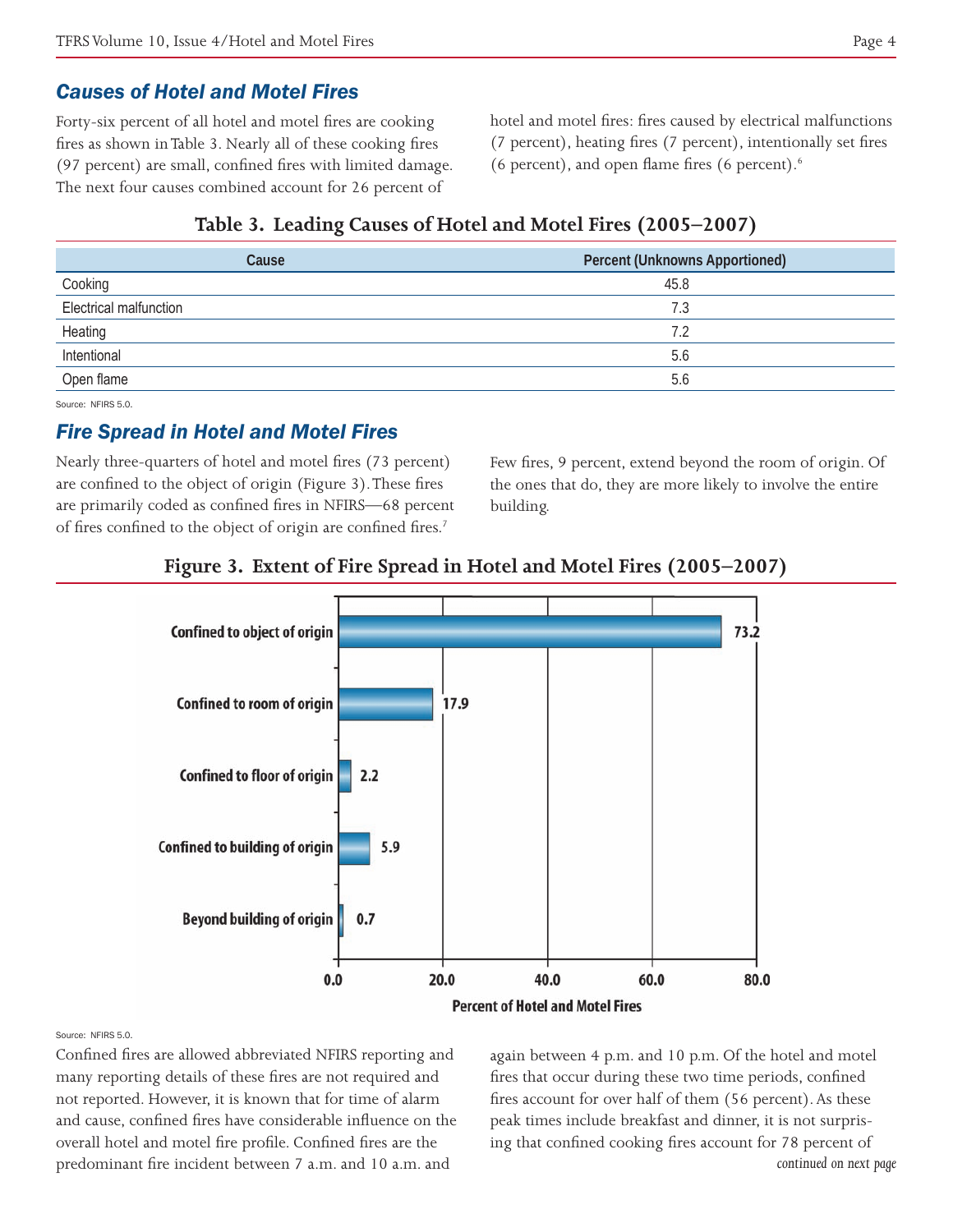the confined fires and 43 percent of all fires in hotels and motels that occur between 7 a.m. and 10 a.m. and again between 4 p.m. and 10 p.m. As well, nearly all (97 percent) cooking fires in hotels and motels are small, confined cooking fires.

## *Nonconfined Fires*

The next sections of this topical report will address nonconfined hotel and motel fires, the larger and more serious fires, where detailed fire data are available.

# *Causes of Nonconfined Hotel and Motel Fires*

While cooking is the leading cause of hotel and motel fires overall, it only represents 3 percent of all nonconfined hotel and motel fires. Fires caused by electrical malfunctions (15 percent), fires caused by open flames, appliances, and intentionally set fires (approximately 11 percent each) are the leading causes of nonconfined hotel and motel fires (Figure 4).



#### **Figure 4. Causes of Nonconfined Hotel and Motel Fires (2005-2007)**

Source: NEIRS 5.0.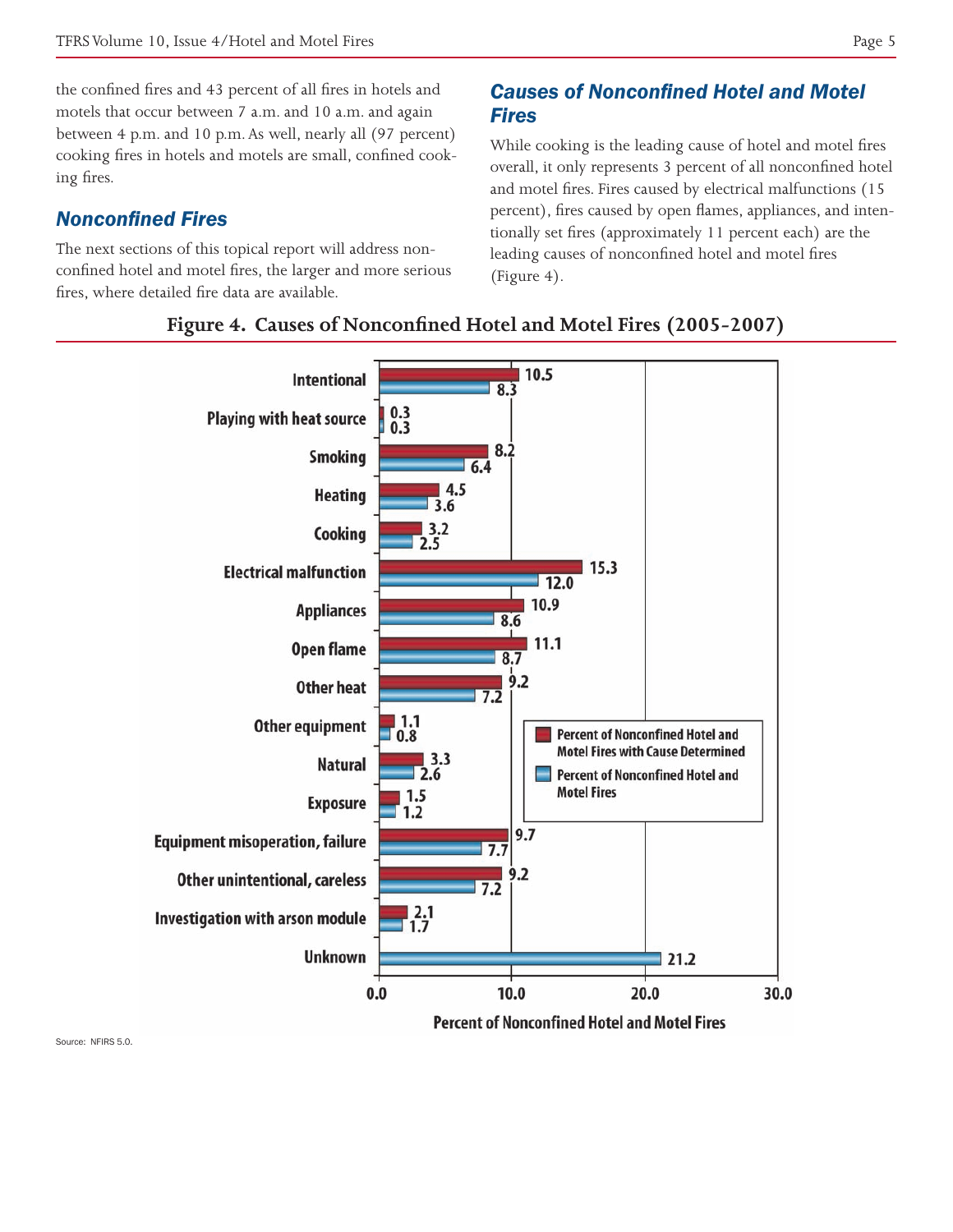# *Where Nonconfined Hotel and Motel Fires Start (Area of Fire Origin)*

Twenty-three percent of nonconfined hotel and motel fires start in the bedroom (Table 4). Fires that begin in laundry areas (12 percent) and cooking areas and kitchens (10 percent) are the next leading areas of fire origin. Less common are fires that start in bathrooms (6 percent) and common rooms or lounge areas (4 percent).

Note that these areas of origin do not include areas associated with confined fires. As confined cooking fires are a substantial percentage of hotel and motel fires, it is likely that the kitchen is, by far, the leading area of fire origin for all hotel and motel fires.

**Table 4. Leading Areas of Fire Origin in Nonconfined Hotel and Motel Fires (2005–2007)**

| Areas of Fire Origin                               | <b>Percent (Unknowns Apportioned)</b> |  |
|----------------------------------------------------|---------------------------------------|--|
| <b>Bedrooms</b>                                    | 229                                   |  |
| Laundry area                                       | 12.3                                  |  |
| Cooking area, kitchen                              | 10.3                                  |  |
| Bathroom, checkroom, lavatory                      | 6.3                                   |  |
| Common room, den, family room, living room, lounge |                                       |  |

Source: NEIRS 5.0.

# *How Nonconfined Hotel and Motel Fires Start (Heat Source)*

Figure 5 shows sources of heat in nonconfined hotel and motel fires. Heat from powered equipment accounts for 55 percent of nonconfined hotel and motel fires. Within that category, radiated or conducted heat from operating equipment accounts for 16 percent of all fires, electrical arcing accounts for 16 percent of all fires, and heat from other powered equipment accounts for 18 percent of all nonconfined hotel and motel fires.

Heat from open flame or smoking materials accounts for 23 percent of nonconfined hotel and motel fires. This category includes candles, cigarettes, lighters, and matches. The third largest category pertains to hot or smoldering objects (13 percent). This category includes hot embers or ashes, molten, hot material, and heat sparked from friction.

## **Figure 5. Sources of Heat in Nonconfined Hotel and Motel Fires (2005–2007)**

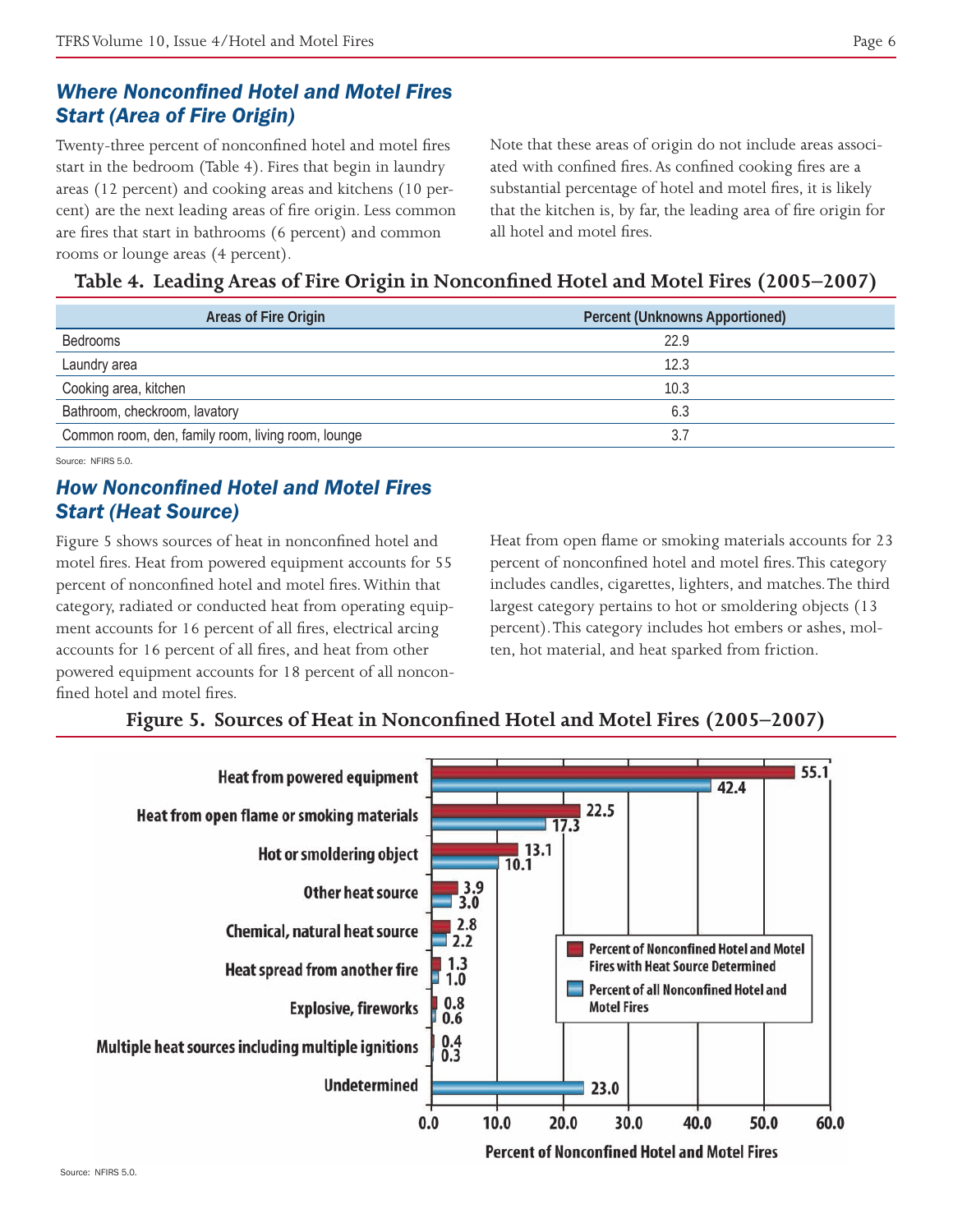## *What Ignites First in Hotel and Motel Fires*

Twenty-eight percent of the items first ignited in nonconfined hotel and motel fires fall under the "soft goods, wearing apparel category" (Figure 6). This category includes bedding (blankets, sheets, or comforter), clothing (not on a person), and linens. The second leading category, "general materials," accounts for 22 percent of nonconfined

hotel and motel fires and third is "structural component or finish" (20 percent).

Electrical wire, cable insulation (10 percent), linen other than bedding (9 percent), and bedding including blankets, sheets, and comforters (7 percent) are the specific items most often first ignited in nonconfined hotel and motel fires.





Source: NFIRS 5.0.

#### *Fire Spread*

Figure 7 shows the fire spread in nonconfined hotel and motel fires. The majority of even the nonconfined fires, 82 percent, are limited to the object or room of fire origin—in 47 percent of nonconfined fires, the fire is confined to the object of origin; in another 35 percent of fires, the fire is confined to the room of origin. Eighteen percent of nonconfined hotel and motel fires extend beyond the room of

origin. The leading causes of these larger fires are electrical malfunctions (24 percent), intentionally set fires (15 percent), and fires caused by open flames (12 percent). In contrast, 42 percent of all nonconfined residential building fires extend beyond the room of origin. Automatic extinguishing systems (AESs) may have a role in containing hotel and motel fires as discussed in a later section.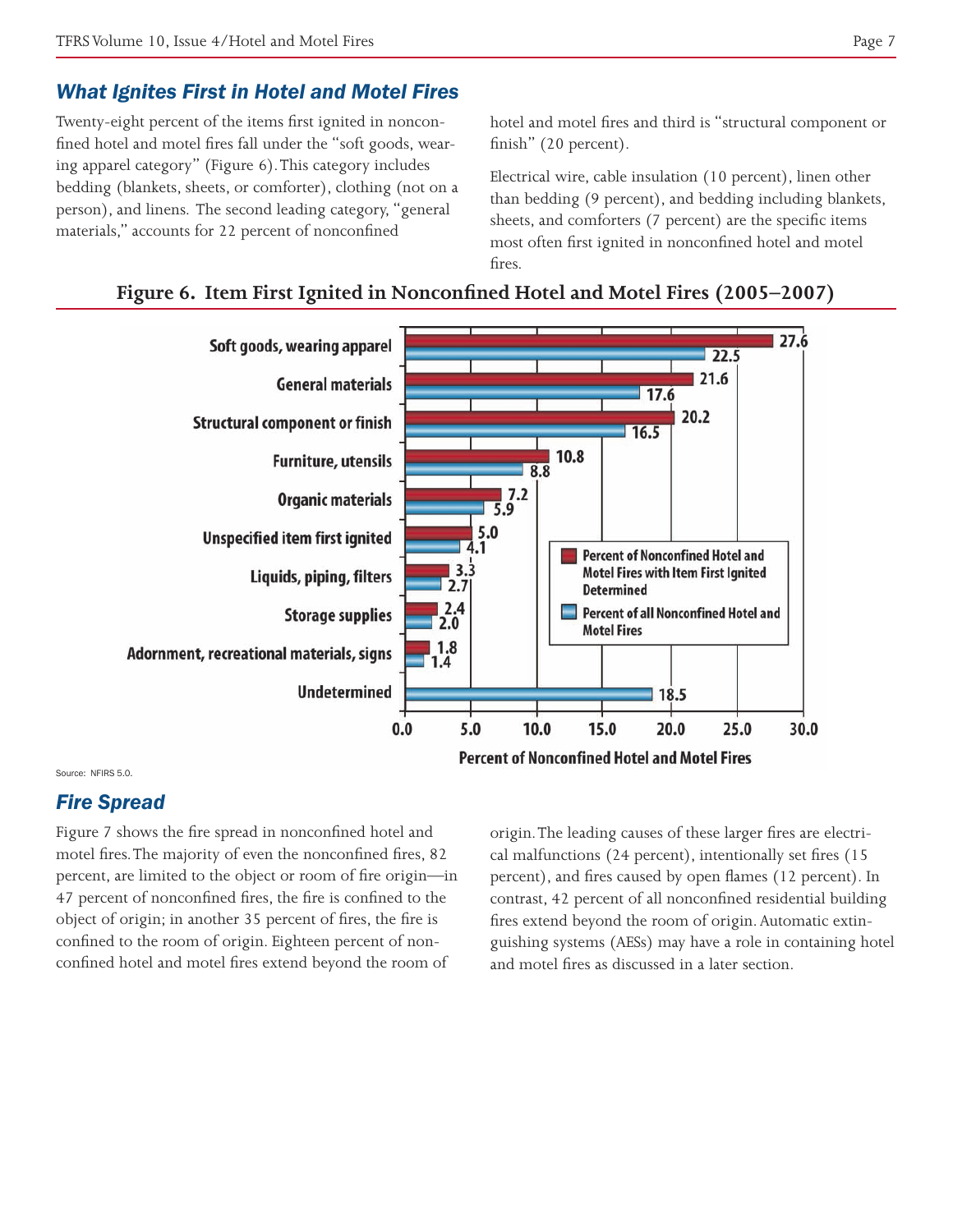47.3 **Confined to object of origin** 





Source: NFIRS 5.0.

## *Factors Contributing to Ignition in Nonconfined Hotel and Motel Fires*

Table 5 shows the factors contributing to ignition of nonconfined hotel and motel fires. By far, the leading factor contributing to the ignition of hotel and motel fires is the misuse of material or product (43 percent). A heat source too close to combustible materials (33 percent) and abandoned or discarded materials (31 percent) accounts for the majority of the fires in this category.

Electrical failure or malfunction is a contributing factor in 22 percent of nonconfined hotel and motel fires. Operational deficiency and mechanical failures and malfunctions are the third and fourth leading factors at 15 and 12 percent respectively. The remaining factors account for 13 percent of nonconfined hotel and motel fires.

**Table 5. Factors Contributing to Ignition for Nonconfined Hotel and Motel Fires (Where Factors Contributing to Ignition are Specified, 2005–2007)**

| <b>Factors Contributing to Ignition</b>      | <b>Percent of Nonconfined Hotel and Motel Fires</b> |
|----------------------------------------------|-----------------------------------------------------|
| Misuse of material or product                | 42.8                                                |
| Electrical failure, malfunction              | 22.2                                                |
| Operational deficiency                       | 15.2                                                |
| Mechanical failure, malfunction              | 12.3                                                |
| Other factors contributing to ignition       | 6.3                                                 |
| Fire spread or control                       | 3.4                                                 |
| Natural condition                            | 1.7                                                 |
| Design, manufacture, installation deficiency | 1.1                                                 |
|                                              |                                                     |

Source: NEIRS 5.0.

Notes: 1) Includes only incidents where factors that contributed to the ignition of the fire were specified.

2) Multiple factors contributing to fire ignition may be noted for each incident; total will exceed 100 percent.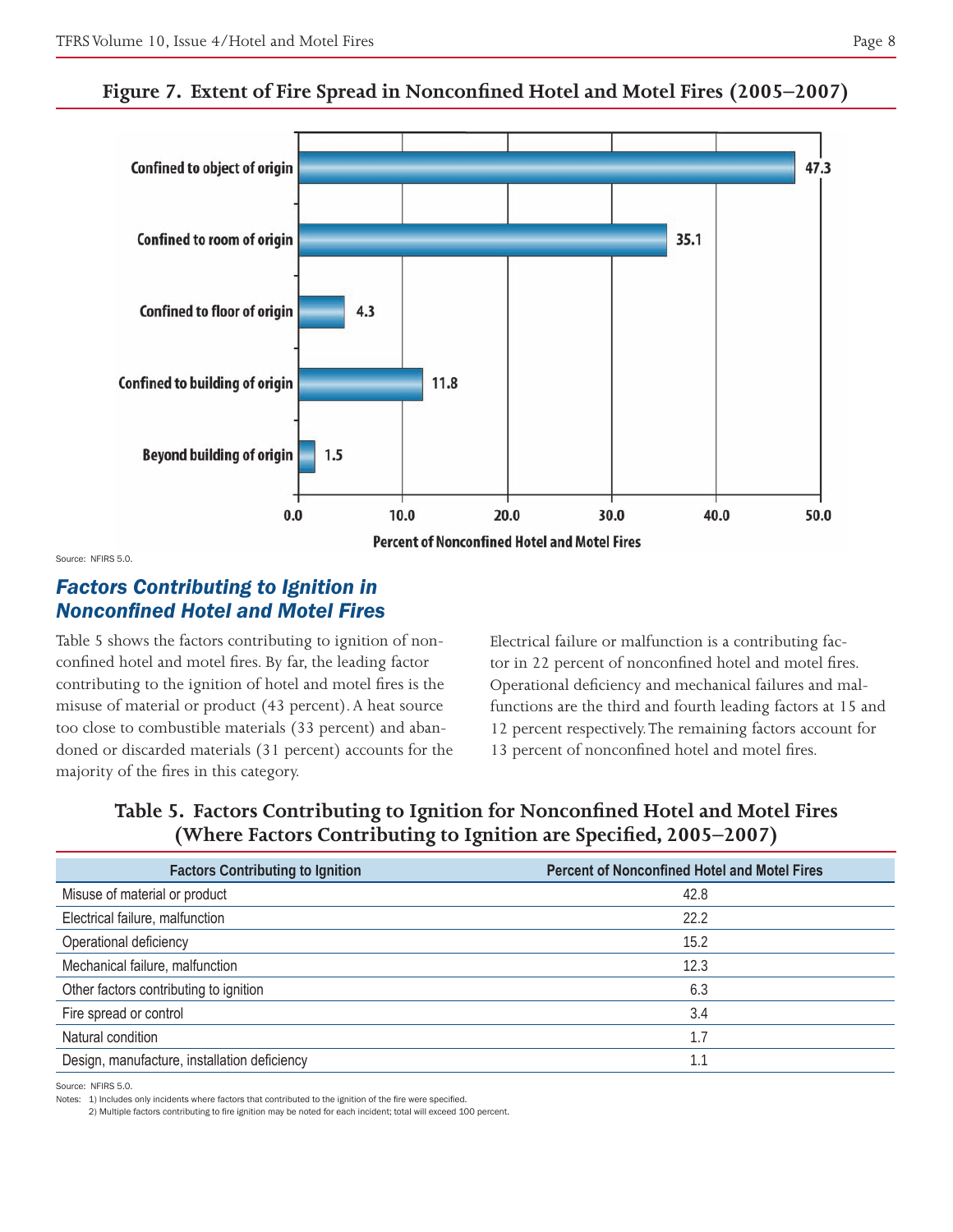# *Suppression/Alerting Systems in Hotel and Motel Fires*

Smoke alarm data are available for both confined and nonconfined fires, although for confined fires, the data are very limited in scope. AES data are only available for nonconfined fires.

Smoke alarms were present in 72 percent of nonconfined hotel and motel fires and were known to have operated in 44 percent of nonconfined hotel and motel fires. In 14 percent of nonconfined hotel and motel fires, there were no smoke alarms present (Table 6). In another 13 percent of these fires, firefighters were unable to determine if a smoke alarm was present. In 10 percent of nonconfined hotel and

motel fires where smoke alarms were present, the alarm failed to operate.

In 20 percent of confined hotel and motel fires, the smoke alarm effectiveness was unknown (Table 7). Smoke alarms operated and alerted occupants in 69 percent of these confined fires. In 11 percent of confined hotel and motel fires, the occupants were not alerted by the smoke alarm.<sup>8</sup> Note that the data presented in Table 6 and Table 7 are the raw counts from the NFIRS data set and not scaled to national estimates of smoke alarms in hotel and motel fires.

# **Table 6. NFIRS Smoke Alarm Data for Nonconfined Hotel and Motel Fires (NFIRS, 2005-2007)**

| <b>Presence of Smoke</b><br><b>Alarms</b> | <b>Smoke Alarm Operational Status</b>  | <b>Smoke Alarm Effectiveness</b>                              | Count | Percent |
|-------------------------------------------|----------------------------------------|---------------------------------------------------------------|-------|---------|
| Present                                   | Fire too small to activate smoke alarm |                                                               | 320   | 9.0     |
|                                           | Smoke alarm operated                   | Smoke alarm alerted occupants, occupants<br>responded         | 1,246 | 34.9    |
|                                           |                                        | Smoke alarm alerted occupants, occupants failed to<br>respond | 107   | 3.0     |
|                                           |                                        | No occupants                                                  | 122   | 3.4     |
|                                           |                                        | Smoke alarm failed to alert occupants                         | 21    | 0.6     |
|                                           |                                        | Undetermined                                                  | 79    | 2.2     |
|                                           | Smoke alarm failed to operate          |                                                               | 254   | 7.1     |
|                                           | Undetermined                           |                                                               | 432   | 12.1    |
| None present                              |                                        |                                                               | 510   | 14.3    |
| Undetermined                              |                                        |                                                               | 475   | 13.3    |
| <b>Total Incidents</b>                    |                                        |                                                               | 3,566 | 100.0   |

Source: NFIRS 5.0.

Notes: The data presented in this table are raw data counts from the NFIRS data set. They do not represent national estimates of smoke alarms in hotel and motel fires. They are presented for informational purposes. Total may not add to 100 percent due to rounding.

# **Table 7. NFIRS Smoke Alarm Data for Confined Hotel and Motel Fires (NFIRS, 2005-2007)**

| <b>Smoke Alarm Effectiveness</b>    | Count | Percent |
|-------------------------------------|-------|---------|
| Smoke alarm alerted occupants       | 2.434 | 68.9    |
| Smoke alarm did not alert occupants | 382   | 10.8    |
| Unknown                             |       | 20.3    |
| Total Incidents                     | 3.533 | 100.0   |

Source: NFIRS 5.0.

Notes: The data presented in this table are raw data counts from the NFIRS data set. They do not represent national estimates of smoke alarms in hotel and motel fires. They are presented for informational purposes. Total may not add to 100 percent due to rounding.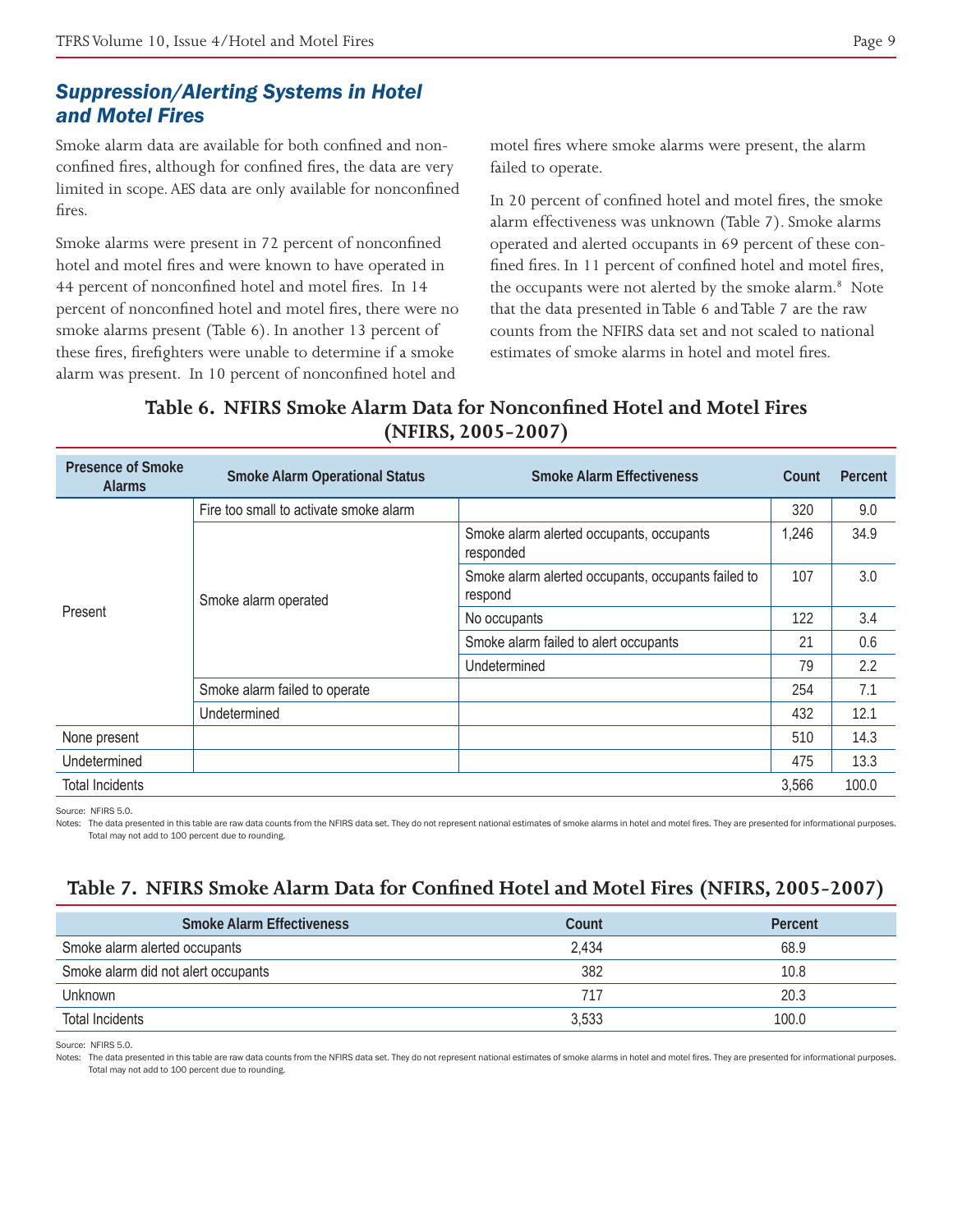Overall, full or partial AESs were present in 41 percent of nonconfined hotel and motel fires (Table 8). The presence of suppression systems was substantially higher in nonconfined hotel and motel fires than in all residential building

nonconfined fires (3 percent only). This use of AES may account for the containment of nonconfined hotel and motel fires to the room or object of origin as seen in Figure 7.

#### **Table 8. NFIRS Automatic Extinguishing System (AES) Data for Nonconfined Hotel and Motel Fires (2005-2007)**

| Count | Percent |
|-------|---------|
| 1,445 | 40.5    |
|       | 0.3     |
| 1,910 | 53.6    |
| 202   | 5.7     |
| 3,566 | 100.0   |
|       |         |

Source: NFIRS 5.0.

Notes: The data presented in this table are raw data counts from the NFIRS data set. They do not represent national estimates of AESs in nonconfined hotel and motel fires. They are presented for informational purposes. Totals may not add to 100 percent due to rounding.

#### *Examples*

The following are some recent examples of hotel and motel fires. These were all reported by the media.

- • April 2009: Fire in an Indianapolis, IN, hotel left 3 people with minor injuries and dozens looking for other places to stay. Firefighters contained the fire and evacuated everyone inside the hotel. The cause of the fire is still undetermined.<sup>9</sup>
- April 2009: A fire at the Carroll Valley Resort in Fairfield, PA, was started from a discarded cigarette. The cigarette was thrown into a pile of pine needles which spread fire from a pine tree to the hotel roof. No one was injured, and firefighters were able to extinguish the fire. Regardless of the lack of a sprinkler system, the hotel sustained only minor damage, partially due to favorable weather conditions and temperatures.<sup>10</sup>
- April 2009: Limited water pressure made it difficult to extinguish a devastating fire at a Ramada Inn in Longview, TX. More than 50 crews responded to the fire. Investigators believe the fire started in the attic but have not determined an official cause. The hotel was deemed to be a complete loss.<sup>11</sup>
- February 2009: An unspecified electrical problem caused a fire at the Villa Town Hotel in Lubbock, TX. Hotel guests were evacuated, and the fire was contained. Investigators noted that electrical problems were common in older buildings with relatively older electrical work.12

# *Conclusion*

The incidence of hotel and motel fires has substantially decreased, probably from stricter codes and public education. While only 1 residential building fire in 100 is a hotel or motel fire, the potential for loss of life, injuries, and damage is substantial. The challenge for communities and the fire service is to pinpoint the reasons why and how hotel and motel fires still occur and to address these issues to prevent future fires, fire casualties, and property damage.

# *NFIRS Data Specifications for Hotel and Motel Fires*

Data for this report were extracted from the NFIRS annual Public Data Release (PDR) files for 2005, 2006, and 2007. Only version 5.0 data were extracted.

Hotel and Motel fires are defined as:

• Incident Types 111 to 123:

| Incident<br><b>Type</b> | <b>Description</b>                                       |
|-------------------------|----------------------------------------------------------|
| 111                     | <b>Building fire</b>                                     |
| 112                     | Fires in structure other than in a building              |
| 113                     | Cooking fire, confined to container                      |
| 114                     | Chimney or flue fire, confined to chimney or flue        |
| 115                     | Incinerator overload or malfunction, fire confined       |
| 116                     | Fuel burner/boiler malfunction, fire confined            |
| 117                     | Commercial compactor fire, confined to rubbish           |
| 118                     | Trash or rubbish fire, contained                         |
| 120                     | Fire in mobile property used as a fixed structure, other |
| 121                     | Fire in mobile home used as fixed residence              |
| 122                     | Fire in motor home, camper, recreational vehicle         |
| 123                     | Fire in portable building, fixed location                |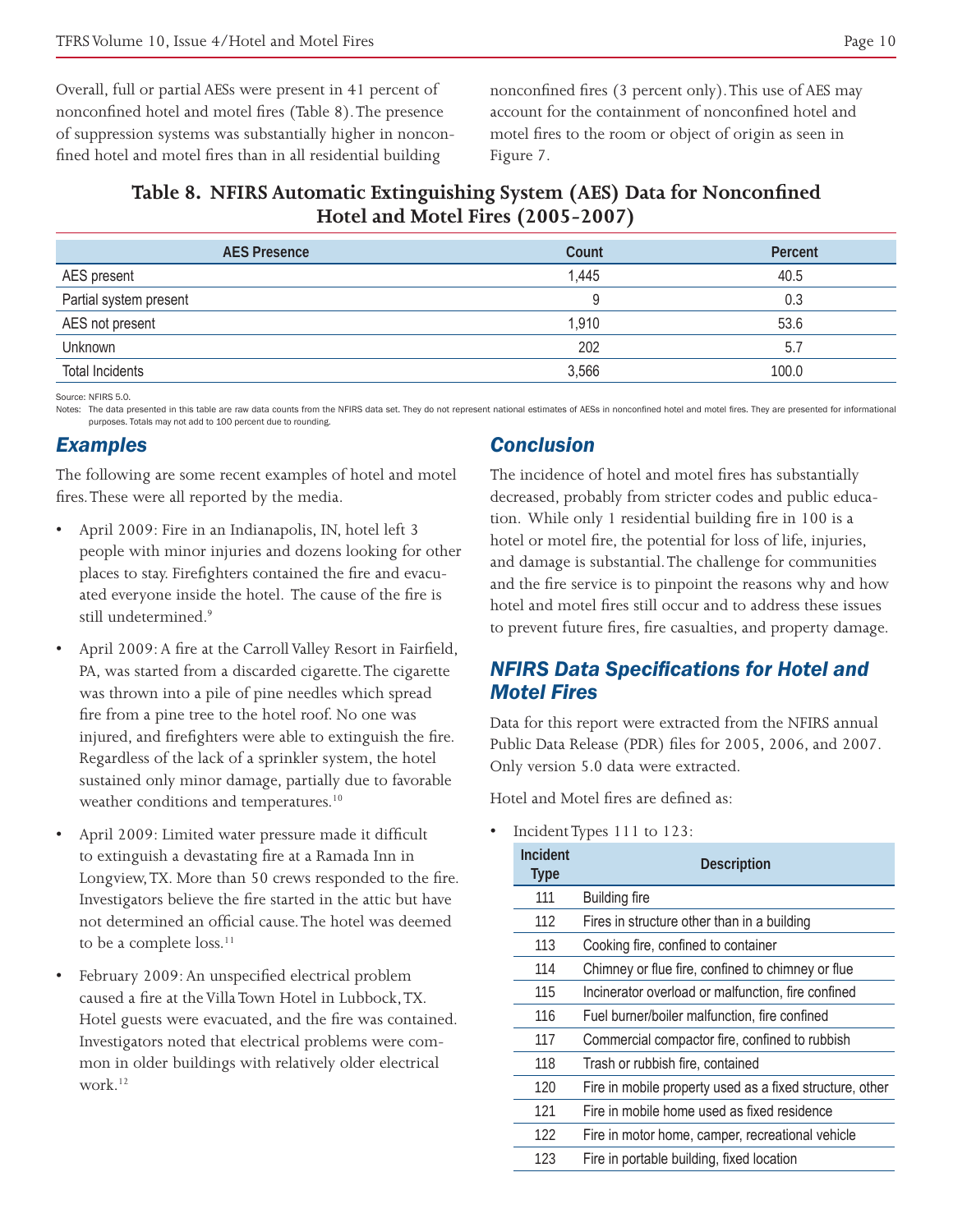Note that Incident Types 113 to 118 do not specify if the structure is a building.

Incident Type 112 is included as previous analyses have shown that Incident Types 111 and 112 are used interchangeably.

- Aid Types 3 (mutual aid given) and 4 (automatic aid given) are excluded to avoid double counting of incidents.
- Property use 449 is included to specify hotel and motel, commercial.
- Structure Type:
	- 1—Enclosed building,
	- 2—Fixed portable or mobile structure, and
	- Structure Type not specified (null entry).

To request additional information or to comment on this report, visit http://www.usfa.dhs.gov/applications/feedback/index.jsp

#### *Notes:*

1National estimates are based on 2005-2007 native version 5.0 data from the National Fire Incident Reporting System (NFIRS) and residential structure fire loss estimates from the National Fire Protection Association's annual surveys of fire loss. Fires are rounded to the nearest 100, deaths to the nearest 5, injuries to the nearest 25, and loss to the nearest \$million.

2In NFIRS, version 5.0, a structure is a constructed item of which a building is one type. In previous versions of NFIRS, the term "residential structure" commonly referred to buildings where people live. To coincide with this concept, the definition of a residential structure fire for NFIRS 5.0 has, therefore, changed to include only those fires where the NFIRS 5.0 Structure Type is 1 or 2 (enclosed building and fixed portable or mobile structure) with a residential property use. Such fires are referred to as "residential buildings" to distinguish these buildings from other structures on residential properties that may include fences, sheds, and other uninhabitable structures. In addition, incidents that have a residential property use, but do not have a structure type specified are presumed to be buildings.

3NFIRS distinguishes between "content" and "property" loss. Content loss includes loss to the contents of a structure due to damage by fire, smoke, water, and overhaul. Property loss includes losses to the structure itself or to the property itself. Total loss is the sum of the content loss and the property loss. For confined fires, the expectation is that the fire did not spread beyond the container (or rubbish for Incident Type 118) and hence, there was no property damage (damage to the structure itself) from the flames. There could be, however, property damage as a result of smoke, water, and overhaul.

4The average fire death and fire injury loss rates computed from the national estimates will not agree with average fire death and fire injury loss rates computed from NFIRS data alone. The fire death rate computed from national estimates would be  $(1,000*(15/3,900)) = 3.8$  deaths per 1,000 hotel and motel fires and the fire injury rate would be  $(1,000*(150/3,900))$ = 38.5 injuries per 1,000 hotel and motel fires.

5For the purposes of this report, the time of the fire alarm is used as an approximation for the general time the fire started. However, in NFIRS, it is the time the fire was reported to the fire department.

6The U.S. Fire Administration cause hierarchy was used to determine the cause of hotel and motel fire incidents: http:// www.usfa.dhs.gov/fireservice/nfirs/tools/fire\_cause\_category\_matrix.shtm

7In NFIRS, confined fires are defined by Incident Type codes 113 to 118.

8In confined fires, the entry "smoke alarm did not alert occupants" can mean: no smoke alarm was present, the smoke alarm was present but did not operate, or the smoke alarm was present and operated but the occupant was already aware of the fire.

9"3 minor injuries in Indianapolis hotel fire," chicagotribune.com/news, April 12, 2009. http://archives.chicagotribune. com/2009/apr/12/travel/chi-ap-in-indianapolishotel (accessed April 30, 2009).

10Katharine Harmon, "Fire damages Carroll Valley Resort," eveningsun.com, April 16, 2009. http://www.eveningsun.com/ci\_12150161?source=most\_viewed (accessed April 21, 2009).